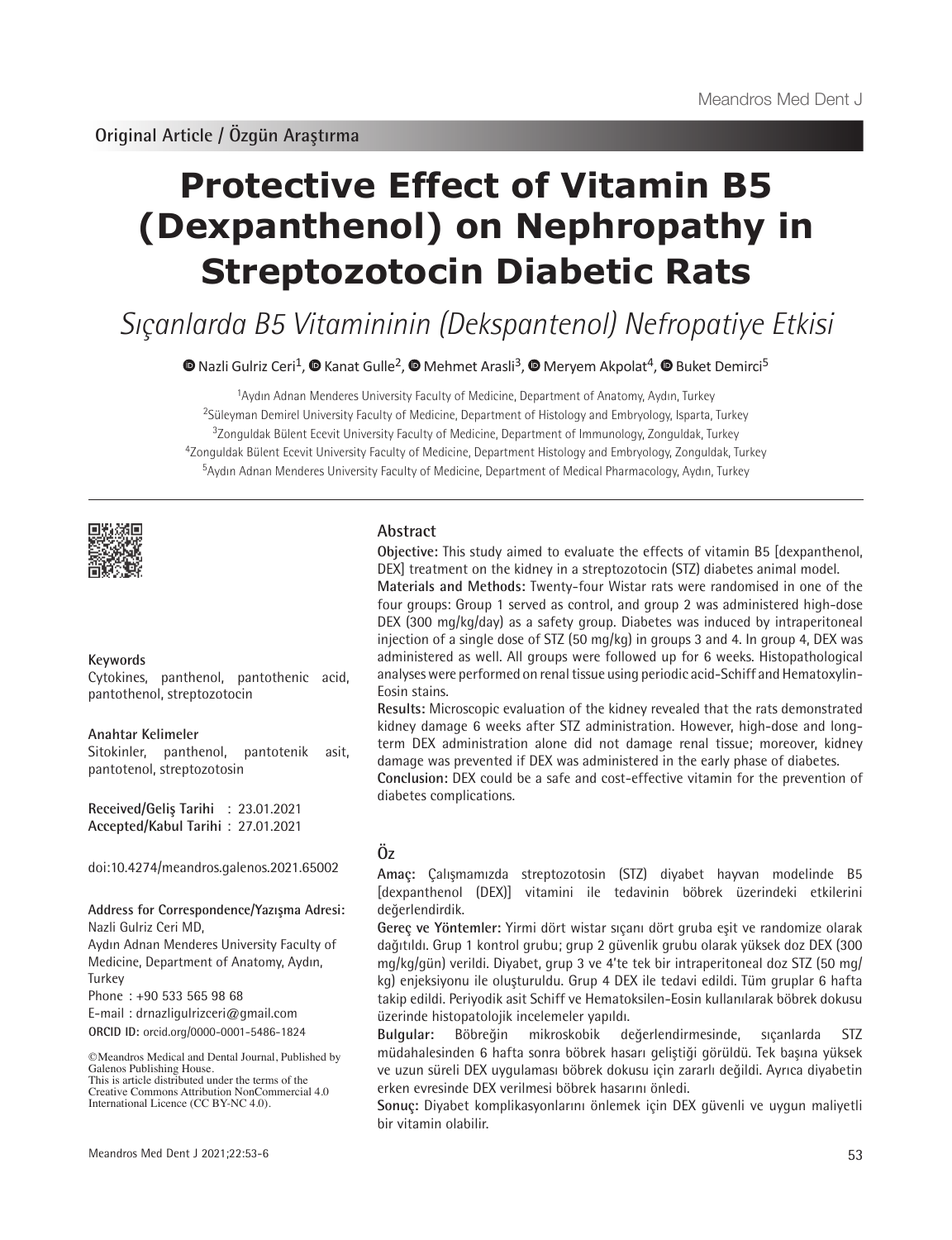# **Introduction**

Diabetic nephropathy (DN) is seen in approximately 40% of diabetic patients as being one of the major long-term microvascular complications (1). And characterized with high blood pressure, albuminuria and progressive renal damage that leads to end stage renal failure (2). Metabolic and hemodynamic factors were thought to be the main mechanisms of the diabetes and DN; however, it has been shown that chronic inflammation caused by immunologic and inflammatory mechanisms may have a significant role in the development and progression of the disease (3). Worldwide the number of diabetes patients and patients with DN, are highly increasing and more and more patients will unfortunately be experiencing endstage renal disease, therefore, it is highly important to investigate and prevent progressive renal disease with the effective treatments (1).

Streptozotocin (STZ) is the main chemical agent used for the induction of diabetic metabolic state in experimental animals (4,5).

Most of the protective effects of pantothenic acid and its reduced derivative, dexpanthenol (DEX) (pantothenol, panthenol) are attributed to its modulator activity on antioxidant capacity (6-8). Decreased apoptosis rate (9), increased coenzyme A (10) and adenosine triphosphate (ATP) synthesis (11) have been reported as well. Bayrak et al. (12) have reported DEX might be a new therapeutic approach by reducing the inflammation and cell infiltration in interstitial cystitis. Meanwhile, increased rate of urinary excretion of pantothenic acid has been reported in both animal model and patients with diabetes in 1967 (4). Since then, the studies conducted regard to the matter of vitamin B5's effect on DN are scarcely close to none. In the present study, we investigated the effect of DEX supplementation on the reversal of STZ-induced DN in rats.

# **Materials and Methods**

## **Experimental Procedure**

Twenty-four male Wistar rats, each weighed 220- 240 g, were provided by Aydın Adnan Menderes University, Experimental Animal Center and all experiments were designed and done being in line with the principles and guidelines of Aydın Adnan

Menderes University Animal Ethics Committee's approval (decision no: HEK/2009/64, date: 02.09.2009). The animals were randomly divided in to four groups: The rats in the control group served as healthy animals and the DEX group has taken only intraperitoneal 300 mg/kg DEX once a day for six weeks. The other two groups have injected a single intraperitoneal dose of STZ (50 mg/kg in 1 mL of saline). STZ applied rats with over than 200 mg/dL blood sugar levels (IME-DC® Glucosticks) 72 h after the injection were considered diabetic. STZ+DEX group was treated daily DEX (300 mg/kg) for six weeks as well. DEX doses of animals were adjusted every monday according to their weight changing during 6 weeks. Under the anaesthesia of ketamine and xylasine (50 mg/kg and 5 mg/kg, respectively), kidney tissues were obtained and fixed in 10% neutral buffered formalin solution.

# **Histological Assessment of Renal Tissue**

Kidney tissues embeded into paraffin and afterwards stained with hematoxylin and eosin and periodic acid Schiff (PAS). A bright-field microscope was used to examine these preparations and then photographs were taken (Carl Zeiss Axio Lab A1, Germany). Statistical analysis was not used in the study.

# **Results**

We explained our results by dividing them into two groups histopathologically and histochemically

## **Histopathological Findings**

In groups control and DEX-treated rats (Figure 1A-B), normal renal tubular architecture and normal glomeruli were observed. In the STZ-treated rats (Figure 1C), it was observed that Bowman spaces of a number of glomeruli were narrowed, mesangial matrix was enlarged and tubular dilatations were seen. Additionally; falling of the epithelial cells to the lumens of tubules and Armanni-Ebstein lesions were determined. When compared, the renal structural alterations in STZ+DEX-treated (Figure 1D) rats, were less obvious than the untreated diabetic rats.

# **Histochemical Findings**

When compared with control and DEX animals, in the renal histology in untreated diabetic rats, accelerated mesangial expansion, tubular dilatation,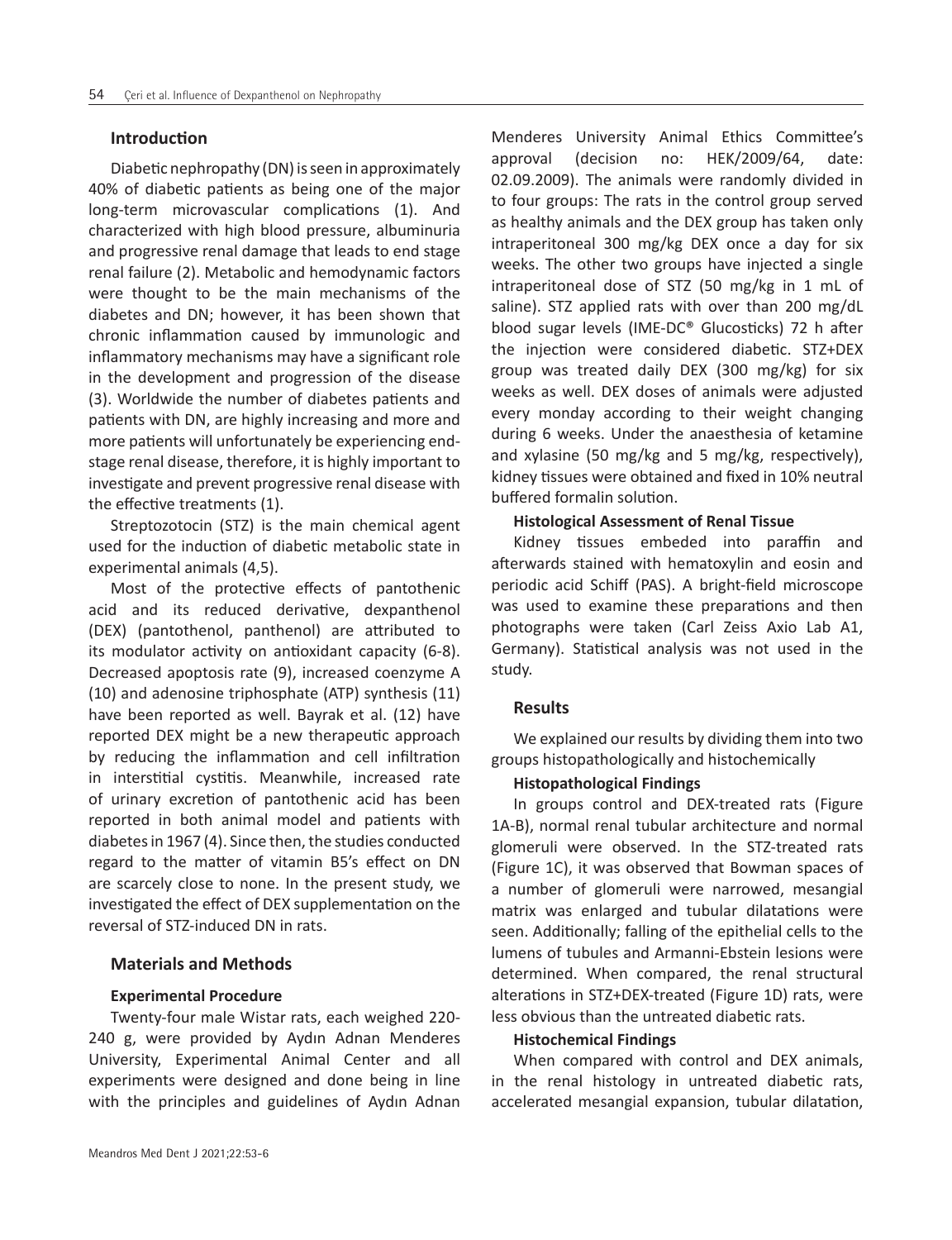thickening of capsular basement membranes (CBMs), glomerular basement membranes (GBMs), and tubular basement membranes (TBMs) which are characterized by an increase in PAS-positive area, were observed (Figure 2A-B). When compared with untreated diabetic group, it is seen that the treatment of DEX, reduced the glomerular size; thickening of CBMs, GBMs, and



Figure 1. Representative micrographs of rat kidney sections stained with Hematoxylin-eosin. **(A-B)** Normal kidney morphology of control and DEX treated rats. **(C)** streptozotocintreated rats, showing mesangial matrix enlargement (arrow), tubular dilatations (arrowheads) and Armanni-Ebstein lesions (asterisks). **(D)** DEX-treated diabetic rats, close to normal architecture and low tubular damage. Scale bar, 50  $\mu$ m



**Figure 2.** Pediatric acid Schiff **(**PAS) staining of kidney sections of control (**A)**, dexpanthenol (DEX) **(B)**, streptozotocin (STZ) (C), STZ+DEX **(D)** rats. In the STZ-treated group **(C)**, increase in mesangial matrix (asterisk), thickening basal membranes (arrows), shorting and ruptures at the brush border (arrowheads) were seen. Scale bar, 20 µm.

TBMs; increased amounts of mesangial matrix; and tubular dilatation (Figure 2C-2D).

## **Discussion**

In the present study, we considered the possibility that supplementation of DEX, a source of pantothenic acid, might prevent the kidney injury observed in STZ rats. Concerning this hypothesis, we have preferred to use pantothenic acid's high amount of dose to see its safety on the kidney. Histopathologic examination revealed that even if it is taken in long term and high dose, it does not show any adverse effect on the renal tissue. It has been investigated cardiovascular and liver effect of DEX, clinical and biochemical findings have been previously given (13,14). Here, we particularly focused on histopathological evaluation on kidney for avoiding repeating of the data.

STZ is well accepted model of animal diabetes and the toxin can damage the kidney due to inhibition of glucose transporter expression (5). This study has been shown that 6-week was sufficient period to develop a remarkable injury following to the induction of STZ. Introducing treatment of DEX in the early phase of STZ diabetes was highly prevented the progression of DN. These results are in agreement with the previous literatures. One of earlier study about the relationship between diabetic kidney and pantothenic asid demonstrated the increased urinary loss of pantothenic acid and claimed that the body cannot use pantothenic acid for forming ATP; additional to vitamin B5 loss, some expelling mechanism might exist in the diabetic condition such as impaired renal tubular reabsorption of the vitamin or impaired conversion of pantothenic acid into its active form (4). The thickening of the basement membrane, hypertrophy of glomerular structures, and accumulation of extracellular matrix components are the major findings in DN (3). Replacement of depleted vitamin B5 stores lead to an improvement in histological findings such as tubular dilatation, thickening of glomerular and tubular basement membranes probably reducing oxidative stress. DEX protective effect has been reported in different animal model and on variety of tissues including kidney (15), liver (8) and testicular ischemia (7) and these studies explained and supported by improvement of biochemical parameters such as glutathione and malondialdehyde levels. Restoration